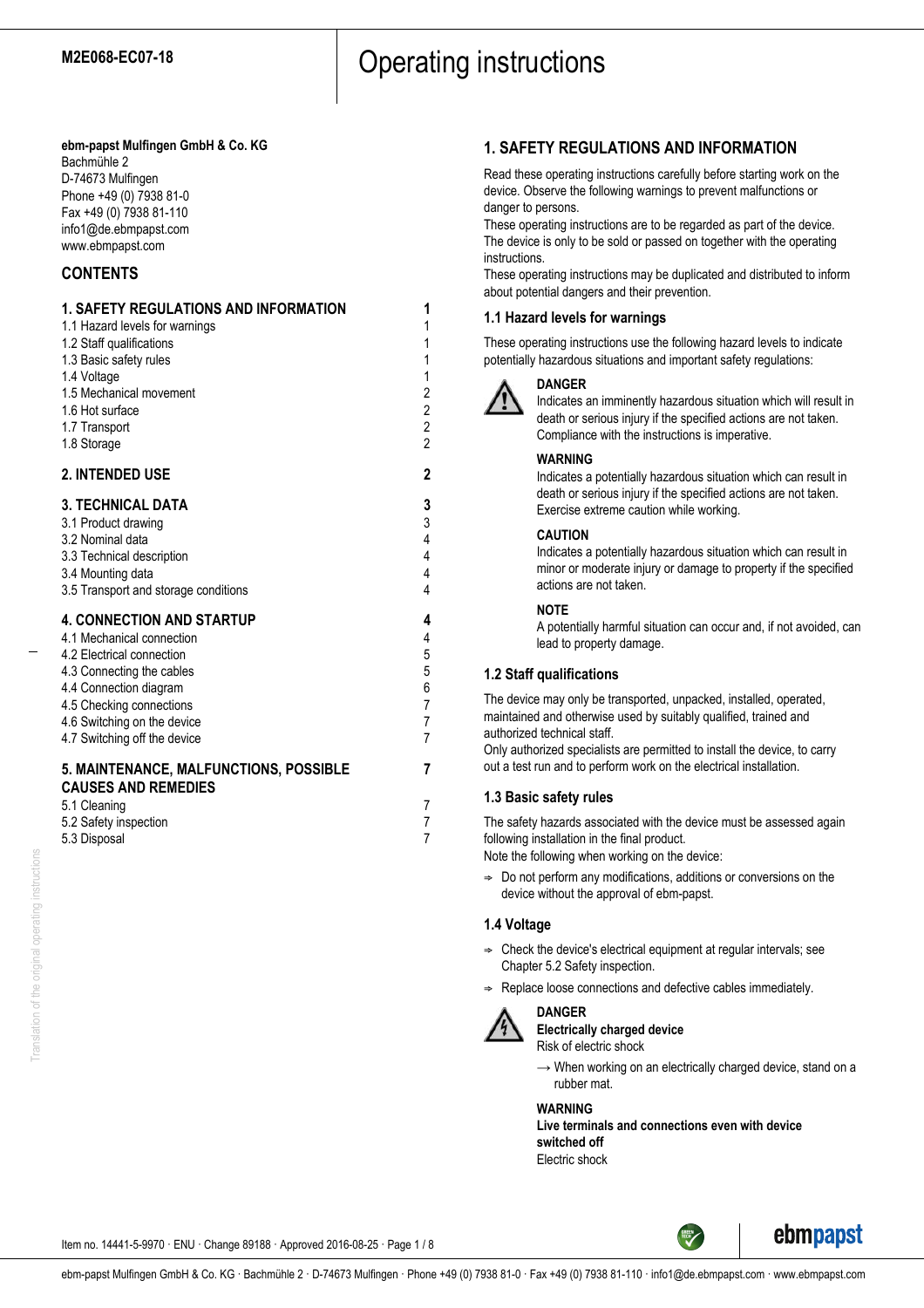$\rightarrow$  Wait five minutes after disconnecting the voltage at all poles before opening the device.

### **CAUTION**

**In the event of a fault, the rotor and the impeller will be energized**

The rotor and the impeller have basic insulation.

 $\rightarrow$  Do not touch the rotor and impeller once installed.

#### **CAUTION**

# **The motor restarts automatically when operating voltage is applied, e.g. after a power failure.**

Risk of injury

- $\rightarrow$  Keep out of the motor's danger zone.
- $\rightarrow$  When working on the motor, switch off the line voltage and ensure that it cannot be switched back on.
- $\rightarrow$  Wait until the motor comes to a stop.

#### **1.5 Mechanical movement**

### **WARNING**

#### **Rotating device**

Long hair and dangling items of clothing, jewelry and the like can become entangled and be pulled into the device. Injuries can result.

- $\rightarrow$  Do not wear any loose-fitting or dangling clothing or jewelry while working on rotating parts.
- $\rightarrow$  Protect long hair with a cap.

#### **WARNING**

#### **Ejected parts**

If the motor is operated with attached fan blades, missing protective devices may allow balancing weights or broken fan blades to be ejected and cause injuries.

- $\rightarrow$  Take appropriate safety measures such as installing guard grilles.
- $\rightarrow$  Keep out of the exhaust zone.

### **1.6 Hot surface**

# **CAUTION**

**High temperature on motor housing**

- Risk of burns
- $\rightarrow$  Ensure sufficient protection against accidental contact.

### **1.7 Transport**

### **CAUTION Transporting the motor**

Crushing hazard

 $\rightarrow$  Wear safety shoes and cut-resistant safety gloves.

- $\rightarrow$  Transport the motor in its original packaging only.
- $\rightarrow$  Secure the device so it cannot slip, e.g. by using a lashing strip.

#### **1.8 Storage**

- $\Rightarrow$  Store the device, partially or fully assembled, in a dry place, protected against the weather and free from vibration, in the original packaging in a clean environment.
- $\Rightarrow$  Protect the device against environmental effects and dirt until final installation.
- We recommend storing the device for no longer than one year in order to guarantee trouble-free operation and the longest possible service life.
- $\Rightarrow$  Even devices explicitly intended for outdoor use are to be stored as described prior to commissioning.
- Maintain the storage temperature, see Chapter 3.5 Transport and storage conditions.

# **2. INTENDED USE**

The device is designed exclusively for use as a drive motor. Any other usage above and beyond this does not conform with the intended purpose and constitutes misuse of the device. Customer equipment must be capable of withstanding the mechanical and thermal stresses that can arise from this product. This applies for the entire service life of the equipment in which this product is installed.

#### **Intended use also includes**

- Using the device solely outside of the EU.
- Using the device within the permitted ambient temperature range; see Chapter 3.5 Transport and storage conditions and Chapter 3.2 Nominal data.
- Operating the device with all protective devices.
- Following the operating instructions.
- operating the device only with mounted impeller.

#### **Improper use**

In particular, operating the device in the following ways is prohibited and could be hazardous:

- Conveying air that contains abrasive particles.
- Conveving highly corrosive air, e.g. salt spray. Exception: devices designed for salt spray and correspondingly protected.
- Conveying air with high dust content, e.g. suctioning off sawdust.
- Operating the device close to flammable materials or components.
- Operating the device in an explosive atmosphere.
- Using the device as a safety component or to perform safety-related functions.
- Operation with completely or partially disassembled or manipulated protective devices.
- In addition, all applications not listed among the intended uses.

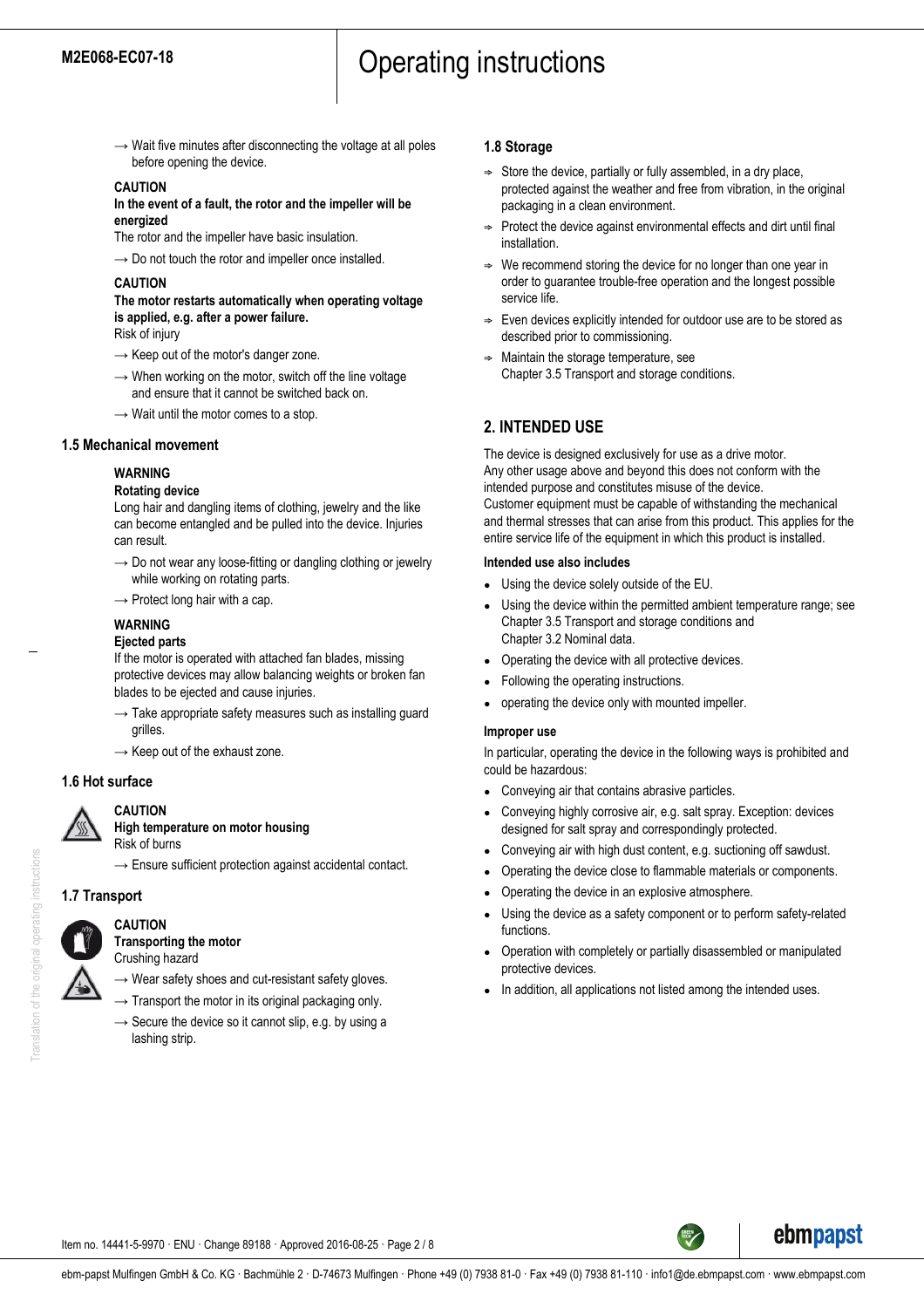# M2E068-EC07-18 **Operating instructions**

# **3. TECHNICAL DATA**

# **3.1 Product drawing**



#### All dimensions in mm.

| IMax.<br>mn<br>clearance<br>row<br>e for<br>$\sim$<br>,,,,,<br>י ש<br>JU.<br>. .          |
|-------------------------------------------------------------------------------------------|
| <br>splices<br>Cable<br>silicone<br>4x crimped<br>mm<br>$\sqrt{1}$<br>$\cdot$<br>u.u<br>ີ |



TECH<sup>TECH</sup>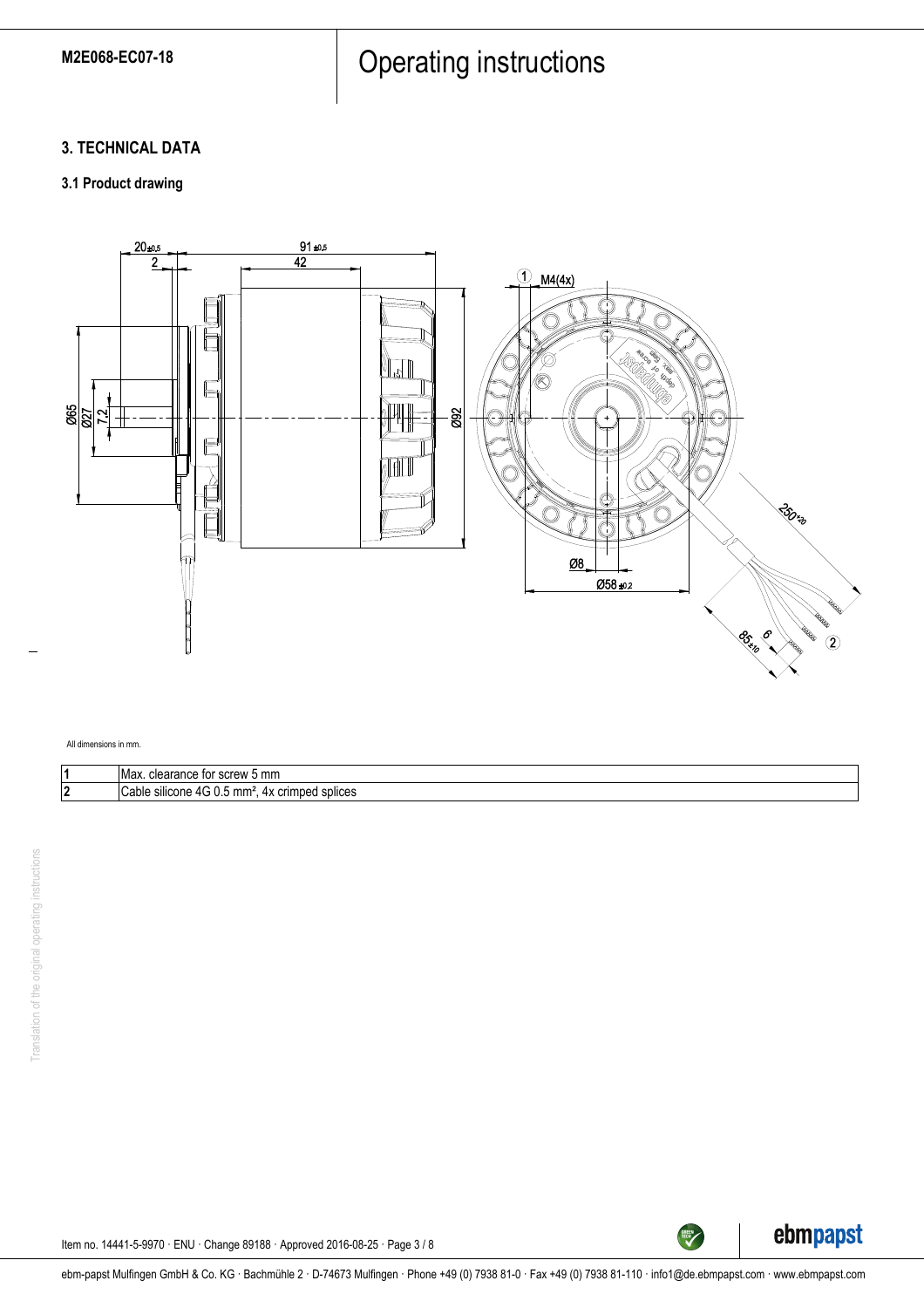# M2E068-EC07-18 **Operating instructions**

# **3.2 Nominal data**

| Motor                              | M2E068-EC |
|------------------------------------|-----------|
|                                    |           |
| Phase                              | $1 -$     |
| Nominal voltage / VAC              | 208       |
| Frequency / Hz                     | 60        |
| <b>Method of obtaining</b><br>data | me        |
| Valid for approval/<br>standard    | CE/UL     |
| Speed (rpm) / min-1                | 2800      |
| Power consumption / W              | 220       |
| Power output / W                   | 110       |
| Current draw / A                   | 1.10      |
| Rated torque / Ncm                 | 37        |
| <b>Mean starting torque</b>        | 21        |
| // Ncm                             |           |
| Capacitor / µF                     | 6         |
| Capacitor voltage / VDB            | 400       |
| <b>Capacitor standard</b>          | S2 (CE)   |
| Max. ambient                       |           |
| temperature / °C                   |           |
| Starting current / A               | 1.55      |

ml = Max. load · me = Max. efficiency · fa = Free air cs = Customer specification · ce = Customer equipment

Subject to change

## **3.3 Technical description**

| Weight                       | 2.2 kg                                    |  |
|------------------------------|-------------------------------------------|--|
| Fan size                     | 68 mm                                     |  |
| Rotor surface                | Rotor open, painted black                 |  |
| <b>Direction of rotation</b> | Clockwise, viewed toward rotor            |  |
| Degree of protection         | IP <sub>10</sub>                          |  |
| <b>Insulation class</b>      | "F"                                       |  |
| Moisture (F) /               | H0 - dry environment                      |  |
| Environmental (H)            |                                           |  |
| protection class             |                                           |  |
| Installation position        | Any                                       |  |
| Condensation                 | None, open rotor                          |  |
| drainage holes               |                                           |  |
| Mode                         | S <sub>1</sub>                            |  |
| <b>Motor bearing</b>         | <b>Ball bearing</b>                       |  |
| <b>Touch current</b>         | $< 0.75$ mA                               |  |
| according to IEC             |                                           |  |
| 60990 (measuring             |                                           |  |
| circuit Fig. 4, TN           |                                           |  |
| system)                      |                                           |  |
| <b>Motor protection</b>      | Thermal overload protector (TOP)          |  |
|                              | internally connected                      |  |
| <b>Protection class</b>      | I (with customer connection of protective |  |
|                              | earth)                                    |  |
| <b>Conformity with</b>       | EN 60335-1; CE                            |  |
| standards                    |                                           |  |



With regard to cyclic speed loads, note that the rotating parts of the device are designed for a maximum of one million load cycles. If you have special questions, consult ebm-papst for support.

# **3.4 Mounting data**

For screw clearance, see Chapter 3.1 Product drawing

 $\Rightarrow$  Secure the screws against unintentional loosening (e.g. use selflocking screws).

| Strength class of |  |
|-------------------|--|
| <b>Screws</b>     |  |

Any further mounting data required can be taken from the product drawing.

# **3.5 Transport and storage conditions**

 $\Rightarrow$  Use the device in accordance with its degree of protection.

| Max. permitted<br>ambient temp. for<br>motor (transport/<br>storage) | $+80 °C$ |
|----------------------------------------------------------------------|----------|
| Min. permitted<br>ambient temp. for<br>motor (transport/<br>storage) | - 40 °C  |

# **4. CONNECTION AND STARTUP**

# **4.1 Mechanical connection**



# **WARNING**

**Hot motor housing** Risk of fire

 $\rightarrow$  Ensure that no combustible or flammable materials are located close to the motor.

# **CAUTION**

- **Cutting and crushing hazard when removing motor from packaging**
- $\rightarrow$  Carefully remove the device from its packaging. Strictly avoid shocks.
- $\rightarrow$  Wear safety shoes and cut-resistant safety gloves.
- $\Rightarrow$  Check the device for transport damage. Damaged devices are not to be installed.
- $\Rightarrow$  Install the undamaged device in accordance with your application.



# **CAUTION**

**Possible damage to the device** If the device slips during installation, serious damage can result.

 $\rightarrow$  Ensure that the device is securely positioned at its place of installation until all fastening screws have been tightened.

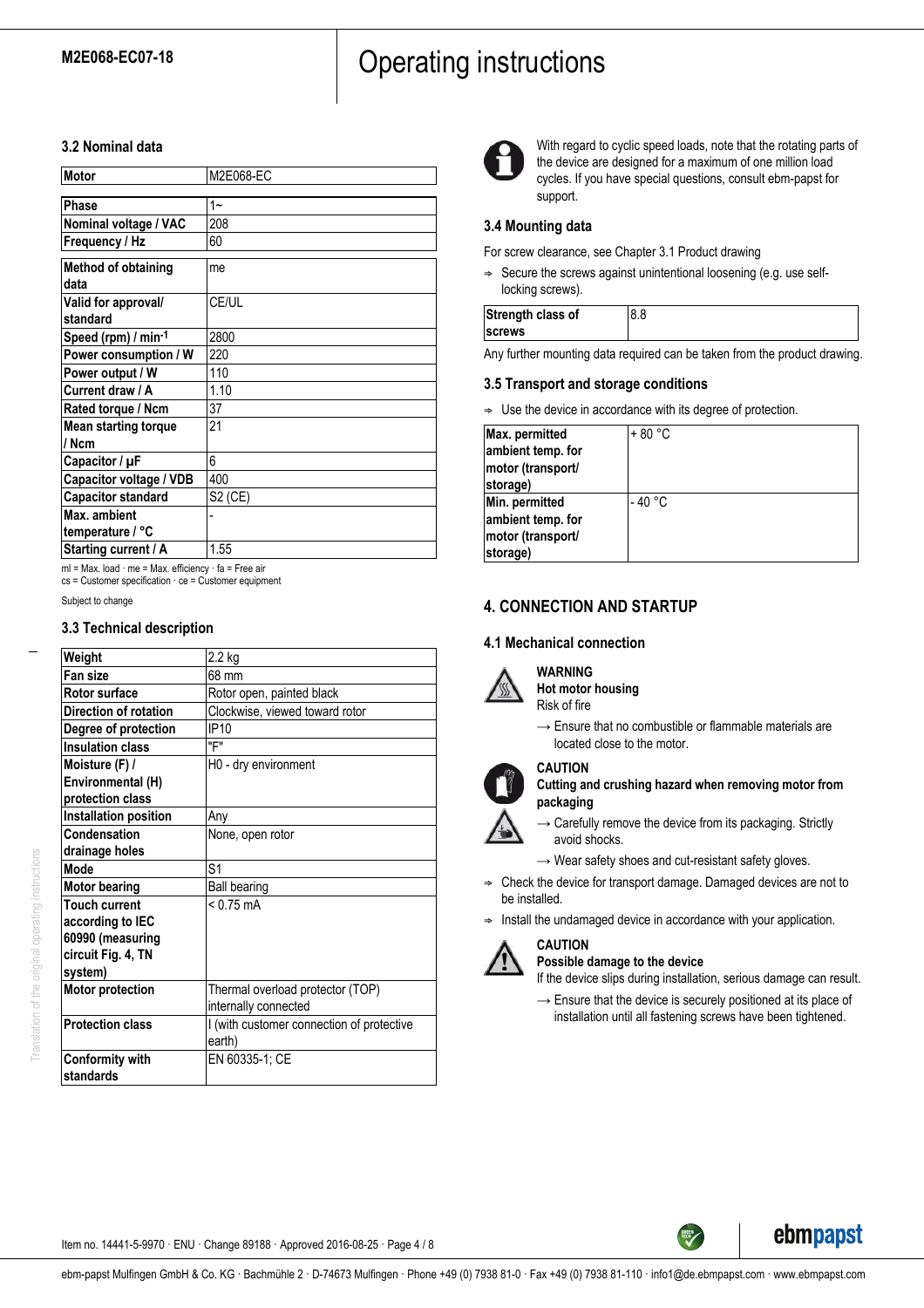# **4.2 Electrical connection**



**DANGER**

- **Voltage on the device** Electric shock
- $\rightarrow$  Always connect a protective earth first.
- $\rightarrow$  Check the protective earth.



#### **DANGER Faulty insulation**

Risk of fatal injury from electric shock

- $\rightarrow$  Use only cables that meet the specified installation regulations for voltage, current, insulation material, capacity, etc.
- $\rightarrow$  Route cables so that they cannot be touched by any rotating parts.

# **NOTE**

# **Water ingress into wires or cables**

Water ingress at the customer end of the cable can damage the device.

 $\rightarrow$  Make sure the end of the cable is connected in a dry environment.



Only connect the device to circuits that can be switched off with an all-pole disconnection switch.

# **4.2.1 Requirements**

- ; Check whether the information on the nameplate matches the connection data.
- $\Rightarrow$  If the motor run capacitor was not installed by ebm-papst, check whether the information on the motor run capacitor matches the information on the nameplate.
- Before connecting the device, make sure the power supply matches the device voltage.
- $\Rightarrow$  Only use cables designed for the current level indicated on the nameplate.

For determining the cross-section, note the sizing criteria according to EN 61800-5-1. The protective earth must have a cross-section equal to or greater than that of the phase conductor.

We recommend the use of 105 °C cables. Ensure that the minimum cable cross-section is at least AWG 26 / 0.13 mm².

# **Protective earth contact resistance according to EN 60335**

Compliance with the resistance specifications according to EN 60335 for the protective earth connection circuit must be verified in the end application. Depending on the installation situation, it may be necessary to connect an additional protective earth conductor by way of the extra protective earth terminal provided on the device.

# **4.2.2 Voltage control**



With speed control using transformers or electronic voltage regulators (e.g. phase control), excessive current may occur. In addition, depending on how the device is installed, noises can occur with phase control.

# **4.2.3 Variable frequency drive**

Please use a variable frequency drive only after consultation with ebmpapst.



For operation with variable frequency drives, install sinusoidal filters that work on all poles (phase-phase and phase-ground) between the drive and the motor.

During operation with variable frequency drives, an all-pole sine filter protects the motor against high-voltage transients that can destroy the coil insulation system, and against harmful bearing currents.

Heating of the motor due to use of a variable frequency drive must be checked in the application by the customer.

# **4.3 Connecting the cables**

The device has external leads.

- $\Rightarrow$  First connect the "PE" (protective earth).
- Connect the cables according to your application. When doing so, observe Chapter 4.4 Connection diagram.

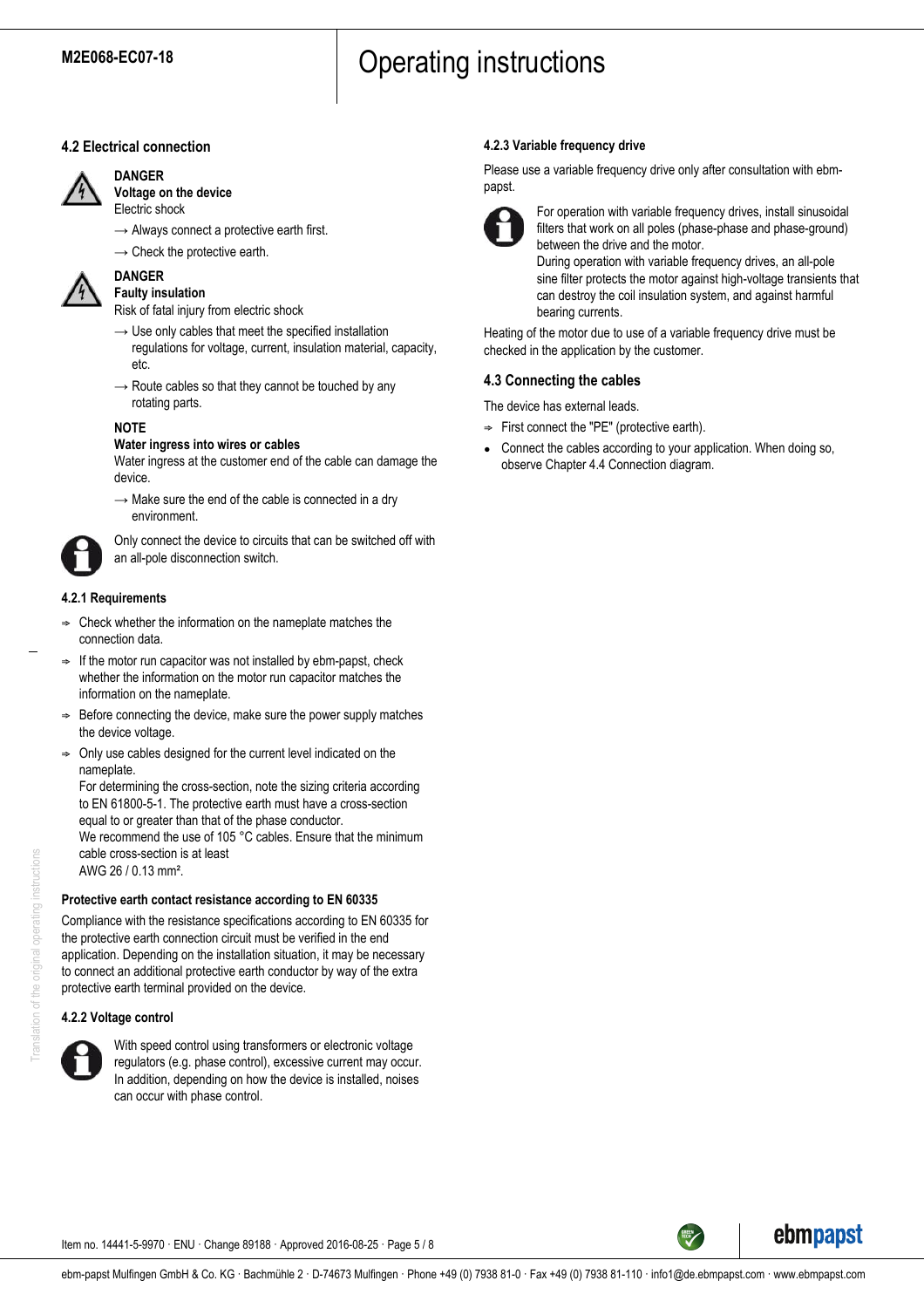# M2E068-EC07-18 **Operating instructions**

**4.4 Connection diagram**



| U1             | blue         |
|----------------|--------------|
| <u>.</u>       | Ibrown       |
| U <sub>2</sub> | black        |
| PE             | green/yellow |



TECH

Item no. 14441-5-9970 · ENU · Change 89188 · Approved 2016-08-25 · Page 6 / 8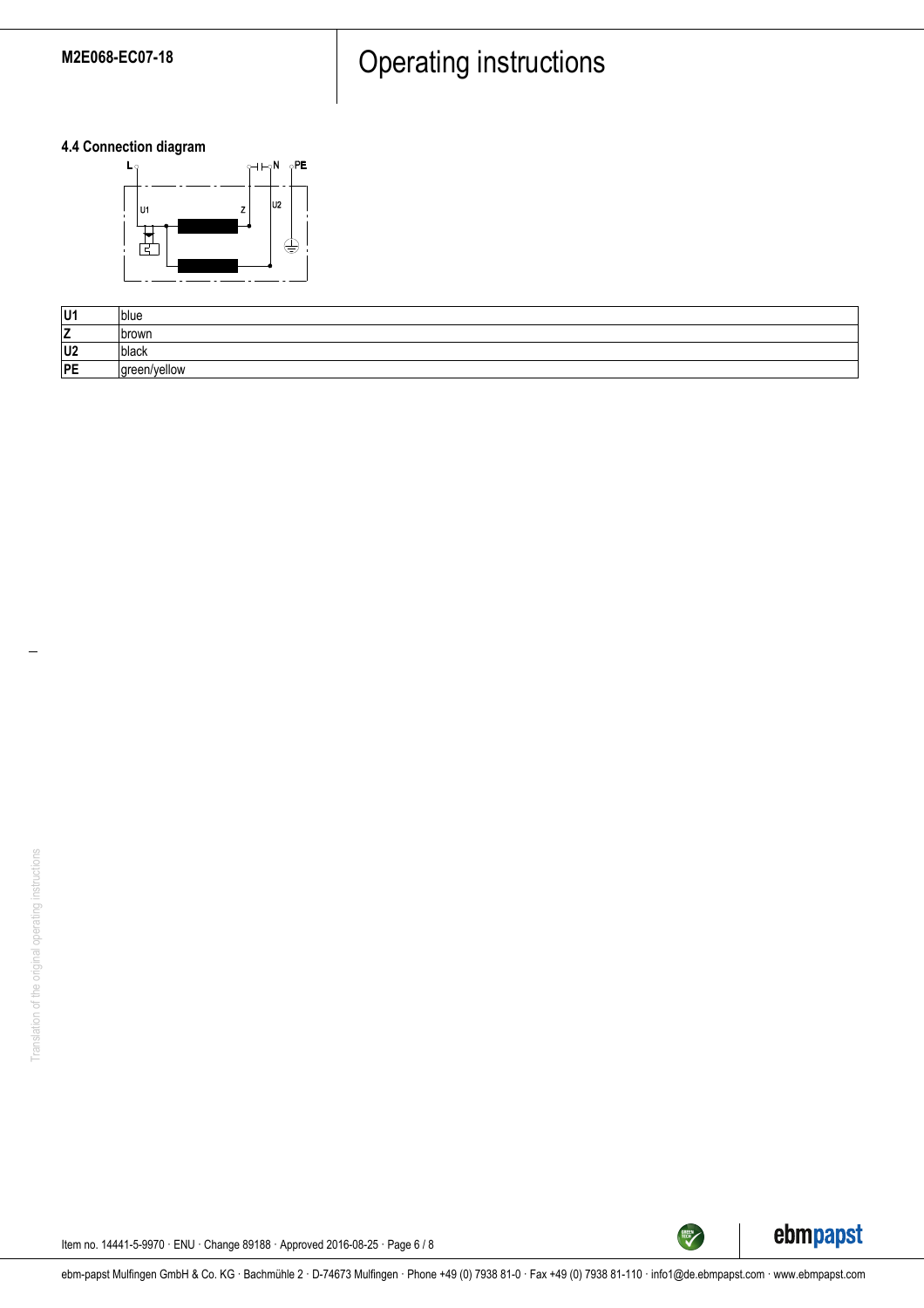# **4.5 Checking connections**

- $\Rightarrow$  Ensure isolation from supply (all phases).
- $\Rightarrow$  Make sure a restart is impossible
- Check the cables for proper fit.

# **4.6 Switching on the device**

The device may only be switched on if it has been installed properly and in accordance with its intended use, including the required safety mechanisms and professional electrical hookup. This also applies for devices which have already been equipped with plugs and terminals or similar connectors by the customer.

- $\Rightarrow$  Before switching on, check the device for visible external damage and make sure the protective devices are functional.
- ; Check the fan's air flow paths for foreign matter and remove any foreign matter found.
- Apply the nominal supply voltage.

# **4.7 Switching off the device**

- $\Rightarrow$  Disconnect the device from the power supply at the supply line's main switch.
- When disconnecting, be sure to disconnect the ground connection last.

# **5. MAINTENANCE, MALFUNCTIONS, POSSIBLE CAUSES AND REMEDIES**

Do not perform any repairs on your device. Send the device to ebmpapst for repair or replacement.

### **WARNING**

**Live terminals and connections even with device switched off**

Electric shock

 $\rightarrow$  Wait five minutes after disconnecting the voltage at all poles before opening the device.

### **CAUTION**

**Electric charge on capacitor after device is switched off** Electric shock, risk of injury

 $\rightarrow$  Discharge the capacitors before working on the device.

### **CAUTION**

**The motor restarts automatically when operating voltage is applied, e.g. after a power failure.** Risk of injury

- $\rightarrow$  Keep out of the motor's danger zone.
- $\rightarrow$  When working on the motor, switch off the line voltage and ensure that it cannot be switched back on.
- $\rightarrow$  Wait until the motor comes to a stop.



If the device is out of use for some time, e.g. when in storage, we recommend switching it on for at least two hours to allow any condensation to evaporate and to move the bearings.

| <b>Malfunction/fault</b>      | <b>Possible cause</b>          | Possible remedy                                                          |  |
|-------------------------------|--------------------------------|--------------------------------------------------------------------------|--|
| Rotor not running<br>smoothly | Imbalance in rotating<br>parts | Clean the device;<br>replace it if imbalance<br>persists after cleaning  |  |
| Motor not turning             | Mechanical blockage            | Switch off, isolate<br>from supply and<br>remove mechanical<br>blockage. |  |

|                 | Line voltage faulty    | Check line voltage,     |
|-----------------|------------------------|-------------------------|
|                 |                        | restore power supply.   |
|                 | Faulty connection      | Isolate from supply,    |
|                 |                        | correct connection;     |
|                 |                        | see connection          |
|                 |                        | diagram.                |
|                 | Thermal overload       | Allow motor to cool     |
|                 | protector activated    | off, locate and rectify |
|                 |                        | cause of error.         |
|                 |                        | release restart lockout |
|                 |                        | if necessary            |
|                 | Impermissible point of | Check point of          |
|                 | operation              | operation               |
| <b>Motor</b>    | Ambient temperature    | Reduce ambient          |
| overtemperature | too high               | temperature if possible |
|                 | Deficient cooling      | Improve cooling         |



In the event of further malfunctions, contact ebm-papst.

# **5.1 Cleaning**

**NOTE**

**Damage to the device during cleaning** Malfunction possible

- $\rightarrow$  Do not clean the device using a water jet or high-pressure cleaner.
- $\rightarrow$  Do not use any acid, alkali or solvent-basedcleaning agents.
- $\rightarrow$  Do not use any pointed or sharp-edged objects for cleaning

# **5.2 Safety inspection**

| What to check    | How to check                       | How often      | <b>What action?</b> |
|------------------|------------------------------------|----------------|---------------------|
| Device for       | Visual inspection                  | At least every | Replace device      |
| damage           |                                    | 6 months       |                     |
| Fastening the    | Visual inspection                  | At least every | Fasten              |
| cables           |                                    | 6 months       |                     |
| Fastening the    | Visual inspection                  | At least every | Fasten              |
| protective earth |                                    | 6 months       |                     |
| terminal         |                                    |                |                     |
| Insulation of    | Visual inspection   At least every |                | Replace cables      |
| cables for       |                                    | 6 months       |                     |
| damage           |                                    |                |                     |
| Abnormal         | acoustic                           | At least every | Replace device      |
| bearing noise    |                                    | 6 months       |                     |

# **5.3 Disposal**

For ebm-papst, environmental protection and resource preservation are top priority corporate goals.

ebm-papst operates an environmental management system which is certified in accordance with ISO 14001 and rigorously implemented around the world on the basis of German standards.

Right from the development stage, ecological design, technical safety and health protection are fixed criteria.

The following section contains recommendations for ecological disposal of the product and its components.



Item no. 14441-5-9970 · ENU · Change 89188 · Approved 2016-08-25 · Page 7 / 8